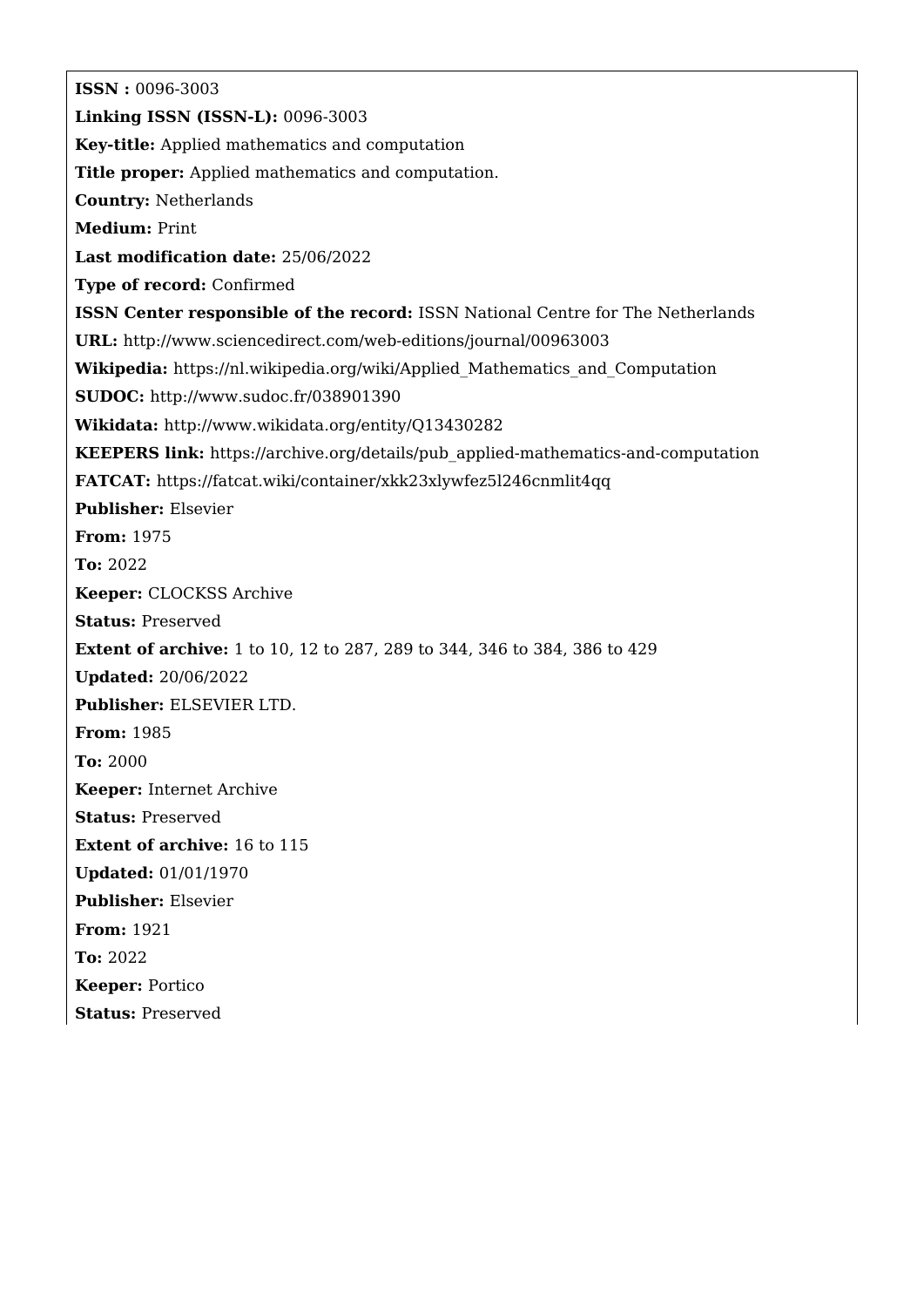**Extent of archive:** Preserved : 1 (2 to 4); 2 (1 to 4); 3 (1 to 4); 4 (1 to 4); 5 (1 to 4); 6 (1 to 4); 7 (1 to 4); 8 (1 to 4); 9 (1 to 4); 10 (Complete); 10-11; 12 (1, 2-3, 4); 13 (1-2, 3-4); 14 (1 to 4); 15 (1 to 4); 16 (1 to 4); 17 (1, 2, 4); 18 (1 to 4); 19 (1-4); 20 (3-4); 21 (1 to 4); 22 (1, 2-3, 4); 23 (1 to 4); 24 (1 to 4); 25 (1 to 4); 26 (1 to 4); 27 (1 to 4); 28 (1 to 4); 29 (1 to 3); 30 (1 to 3); 31 (Complete); 32 (1, 2-3); 33 (1 to 3); 34 (1 to 3); 35 (1 to 3); 36 (1 to 3); 37 (1 to 3); 38 (1 to 3); 39 (1 to 3); 40 (1 to 3); 41 (1 to 3); 42 (1 to 3); 43 (1 to 3); 44 (1 to 3); 45 (1 to 3); 46 (1 to 3); 47 (1, 2-3); 48 (1, 2-3); 49 (1, 2-3); 50 (1, 2-3); 51 (1, 2-3); 52 (1, 2-3); 53 (1, 2-3); 54 (1, 2-3); 55 (1, 2-3); 56 (1, 2-3); 57 (1, 2-3); 58 (1, 2-3); 59 (1, 2-3); 60 (1, 2-3); 61 (1, 2-3); 62 (1, 2-3); 63 (1, 2-3); 64 (1, 2-3); 65 (1-3); 66 (2-3); 67 (1-3); 68 (2-3); 69 (1, 2-3); 70 (1, 2-3); 71 (1, 2-3); 72 (1, 2-3); 73 (1, 2-3); 74 (1, 2-3); 75 (1, 2-3); 76 (1, 2-3); 77 (1, 2-3); 78 (1, 2-3); 79 (1, 2-3); 80 (1, 2-3); 81 (1, 2-3); 82 (1, 2-3); 83 (1, 2-3); 84 (1, 2-3); 85 (1, 2-3); 86 (1, 2-3); 87 (1, 2-3); 88 (1, 2-3); 89 (1-3); 90 (2-3); 91 (1, 2-3); 92 (1, 2-3); 93 (1, 2-3); 94 (1, 2-3); 95 (1, 2-3); 96 (1, 2-3); 97 (1, 2-3); 98 (1, 2-3); 99 (1, 2-3); 100 (1, 2-3); 101 (1, 2-3); 102 (1, 2-3); 103 (1, 2-3); 104 (1, 2-3); 105 (1, 2-3); 106 (1, 2-3); 107 (1, 2-3); 108 (1, 2-3); 109 (1, 2-3); 110 (1, 2-3); 111 (1, 2-3); 112 (1, 2-3); 113 (1, 2-3); 114 (1, 2-3); 115 (1, 2-3); 116 (1-2, 3); 117 (1, 2-3); 118 (1, 2-3); 119 (1, 2-3); 120 (1-3); 121 (2-3); 122 (1 to 3); 123 (1 to 3); 124 (1 to 3); 125 (1, 2-3); 126 (1, 2-3); 127 (1, 2-3); 128 (1, 2-3); 129 (1, 2-3); 130 (1, 2-3); 131 (1, 2-3); 132 (1, 2-3); 133 (1, 2-3); 134 (1, 2-3); 135 (1, 2-3); 136 (1, 2-3); 137 (1, 2-3); 138 (1, 2-3); 139 (1, 2-3); 140 (1, 2-3); 141 (1, 2-3); 142 (1, 2-3); 143 (1, 2-3); 144 (1, 2-3); 145 (1, 2-3); 146 (1, 2-3); 147 (1 to 3); 148 (1 to 3); 149 (1 to 3); 150 (1 to 3); 151 (1 to 3); 152 (1 to 3); 153 (1 to 3); 154 (1 to 3); 155 (1 to 3); 156 (1 to 3); 157 (1 to 3); 158 (1 to 3); 159 (1 to 3); 160 (1 to 3); 161 (1 to 3); 162 (1 to 3); 163 (1 to 3); 164 (1 to 3); 165 (1 to 3); 166 (1 to 3); 167 (1, 2); 168 (1, 2); 169 (1, 2); 170 (1, 2); 171 (1, 2); 172 (1, 2); 173 (1, 2); 174 (1, 2); 175 (1, 2); 176 (1, 2); 177 (1, 2); 178 (1, 2); 179 (1, 2); 180 (1, 2); 181 (1, 2); 182 (1, 2); 183 (1, 2); 184 (1, 2); 185 (1, 2); 186 (1, 2); 187 (1, 2); 188 (1, 2); 189 (1, 2); 190 (1, 2); 191 (1, 2); 192 (1, 2); 193 (1, 2); 194 (1, 2); 195 (1, 2); 196 (1, 2); 197 (1, 2); 198 (1, 2); 199 (1, 2); 200 (1, 2); 201 (1-2); 202 (2); 203 (1, 2); 204 (1, 2); 205 (1, 2); 206 (1, 2); 207 (1, 2); 208 (1, 2); 209 (1, 2); 210 (1, 2); 211 (1, 2); 212 (1, 2); 213 (1, 2); 214 (1, 2); 215 (1 to 12); 216 (1 to 12); 217 (1 to 24); 218 (1 to 24); 219 (1 to 24); 220 (Complete); 221; 222; 223; 224; 225; 226; 227; 228; 229; 230; 231; 232; 233; 234; 235; 236; 237; 238; 239; 240; 241; 242; 243; 244; 245; 246; 247; 248; 249; 250; 251; 252; 253; 254; 255; 256; 257; 258; 259; 260; 261; 262; 263; 264; 265; 266; 267; 268; 269; 270; 271; 272; 273; 274; 275; 276; 277; 278; 279; 280; 281; 282; 283; 284; 285; 286; 287-288; 289; 290; 291; 292; 293; 294; 295; 296; 297; 298; 299; 300; 301; 302; 303; 304; 305; 306; 307; 308; 309; 310; 311; 312; 313; 314; 315; 316; 317; 318; 319; 320; 321; 322; 323; 324; 325; 326; 327; 328; 329; 330; 331; 332; 333; 334; 335; 336; 337; 338; 339; 340; 341; 342; 343; 344-345; 346; 347; 348; 349; 350; 351; 352; 353; 354; 355; 356; 357; 358; 359; 360; 361; 362; 363; 364; 365; 366; 367; 368; 369; 370; 371; 372; 373; 374; 375; 376; 377; 378; 379; 380; 381; 382; 383; 384; 385; 386; 387; 388; 389; 390; 391; 392; 394; 395; 396; 397; 398; 399; 400; 401; 402; 403; 404; 405; 406; 407; 408; 409; 410; 411; 412; 413; 414; 415; 416; 417; 418; 419; 420; 421; 422; 423; 424; 425; 426; 427; 428; 429

**Updated:** 04/06/2022

**Publisher:** Elsevier

**From:** 1975

**To:** 2022

**Keeper:** Scholars Portal

**Status:** Preserved